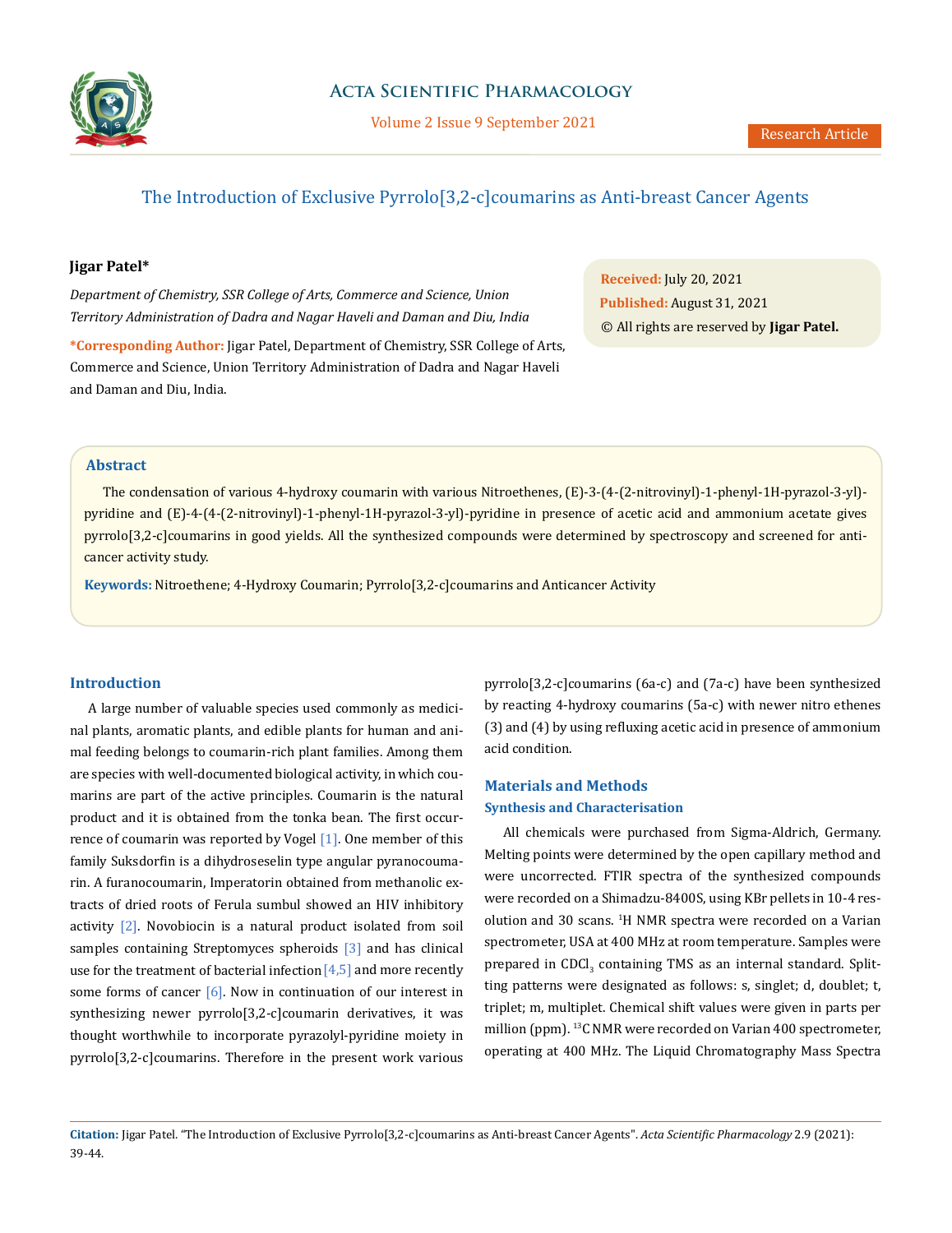(LC-MS) were recorded on a Varian Inc, USA, 410 Prostar Binary LC with 500 MS IT PDA detectors.

### **Cell lines**

MCF-7 (breast cancer) cell were cultured in DMEM medium and supplemented with 10% of fetal bovine serum (FBS) then the culture flasks were incubated for 3-4 days at 37°C in 5% CO $_2$  incubator.

#### **Analysis of cell viability by MTT assay**

Cell viability was measured quantitatively by using MTT, showed the activity of living cells [Plumb., *et al*. 1989]. MCF-7 was seeded into 24 well plates and treated with 100µl/ml, 150µl/ml, 200µl/ml, 250µl/ml and 300µl/ml of various pyrrolo[3,2-c]coumarins mixture dissolved in CHCl<sub>3</sub> and dried extracts were used as triplicate. The DMSO was used as control in each experiment. The treated mixture was then incubated at  $37^{\circ}$ C with 5% CO<sub>2</sub> for 24 hours. After incubation, 2µl/ml of the labeled reagent was added to each well followed by incubation for 3 hours at 37ºC with 5%  ${\rm CO}_2$  and then the medium was discarded and the crystals were dissolved in 1.0 ml of 0.04N HCl. The absorbance of cells was measured at 570 nm with an ELISA reader. MTT assay was performed in the Department of Microbiology, SSR College of Arts, Commerce and Science, Silvassa.

#### **Statistical analysis**

Each data point was obtained by making at least 3 independent measurements. All data are expressed as mean + S.D. Data were analyzed by an analysis of variance (p<0.05) and the means separated by one way ANOVA

#### **Experimental**

### **Preparation of various pyrrolo[3,2-c]coumarins.**

The synthesis of various pyrrolo[3,2-c] coumarins (6a-c) and (7a-c) has been carried out by the reaction of 4-hydroxy coumarins (5a-c) with appropriate (E)-3-(4-(2-nitrovinyl)-1-phenyl-1Hpyrazol-3-yl)-pyridine (3) and (E)-4-(4-(2-nitrovinyl)-1-phenyl-1H-pyrazol-3-yl)-pyridine (4) in the presence of catalytic amount of piperidine in refluxing methanol (Scheme 1).

The required (E)-3-(4-(2-nitrovinyl)-1-phenyl-1H-pyrazol-3-yl)-pyridine (3) and (E)-4-(4-(2-nitrovinyl)-1-phenyl-1Hpyrazol-3-yl)-pyridine (4) were prepared by the reaction of 1-phenyl-3-(pyridin-3-yl)-1H-pyrazole-4-carbaldehyde (1) and 1-phenyl-3-(pyridin-4-yl)-1H-pyrazole-4-carbaldehyde (2) with nitromethane in the presence of ammonium acetate in refluxing acetic acid.

The condensation of various 4-hydroxy coumarins (5a-c) with (E)-3-(4-(2-nitrovinyl)-1-phenyl-1H-pyrazol-3-yl)-pyridine (3) and (E)-4-(4-(2-nitrovinyl)-1-phenyl-1H-pyrazol-3-yl)-pyridine (4) proceeded smoothly and gave the expected products (6a-c) and (7a-c) in 65-75% Yield.

The formation of furan nucleus in (6a-c) and (7a-c) follows Nef reaction mechanism (Scheme: 2) and (Scheme: 3).

The structures of all the compounds (6a-c) and (7a-c) were confirmed by analytical and spectral data.

#### **Note**

In <sup>1</sup> H NMR Spectroscopic characterization, the N-H proton of pyrrole moiety was separated out from other aromatic proton signals and gave two singlets, which were  $D_2O$  exchangeable also. The appearance of pyrrole proton as two singlets rather than one singlet may be because of its possible enol form with coumarin carbonyl.

6a ( $R_1 = R_2 = H$ )

Yield 90%, mp 197°C, IR:  $v_{\text{max}}$  1724 (C=O stretching of δ-lactone of coumarin), 1598 and 1480 (aromatic C=C and C=N stretchings), 3424 (N-H stretching vibration), 3057 (aromatic C-H stretching), 755 and 692 (C-H bending vibrations of mono substituted benzene ring), 1103 (C-O-C stretching of furan ring). <sup>1</sup>H-NMR: (δ, ppm) (CDCI<sub>3</sub>) 7.26-8.95 (12H, multiplet, aromatic protons except proton at  $C_5$ ,  $C_2$ <sup>or</sup> and  $C_6$ <sup>o</sup>), 8.35 (1H, singlet, proton at  $C_5$  ). 8.66 (1H, doublet of the doublet, proton at  $C_6^{\prime\prime}$ , J= 4.6 Hz and 1.6 Hz), 8.95 (1H, meta coupled doublet, proton at  ${\rm C}_2^{\;\prime\prime}$ , J= 2.0 Hz), 10.24 and 12.09 (1H each, two singlets, N-H proton of pyrrole). <sup>13</sup>C NMR: (δ, ppm) (CDCl<sub>3</sub>) 102.35(C), 119.91(CH), 121.19(C), 121.97(C), 123.25(CH), 124.08(CH), 125.42(C), 125.91(CH), 126.02(CH), 126.26(CH), 128.74(C), 129.14(CH), 129.32(CH), 130.57(CH), 133.03(C), 134.02(CH), 141.93(CH), 143.61(C), 147.53(CH), 147.99(CH), 151.16(C), 157.66(C), 159.98 (CO). Calcd. for  $C_{25}H_{16}N_4O_2$ : C, 74.25; H, 3.99; N, 13.85; O, 7.91%. Found: C, 74.13; H, 2.79; N, 13.77; O, 7.88%.

6b  $(R_1 = CH_3, R_2 = H)$ 

40

**Citation:** Jigar Patel*.* "The Introduction of Exclusive Pyrrolo[3,2-c]coumarins as Anti-breast Cancer Agents". *Acta Scientific Pharmacology* 2.9 (2021): 39-44.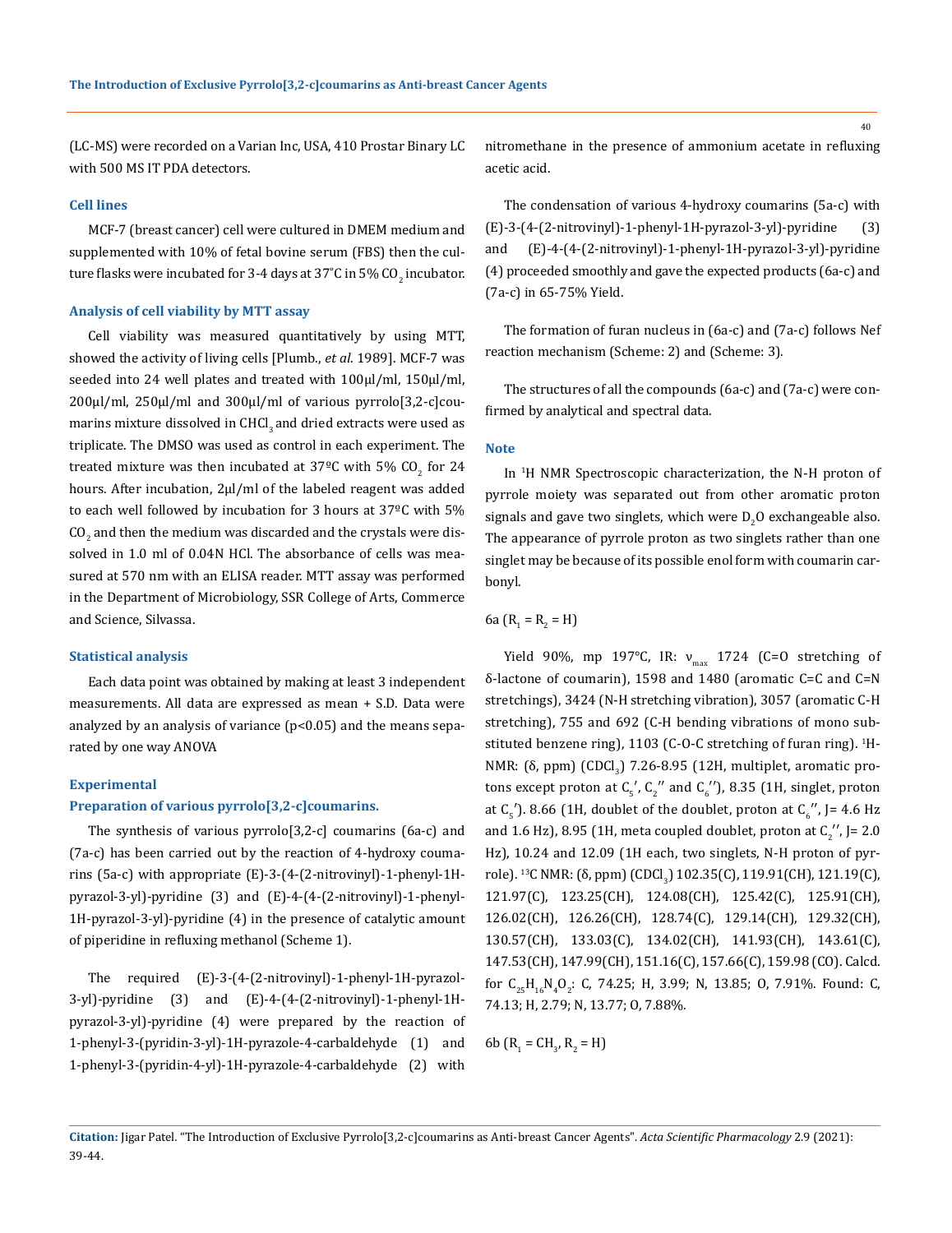Yield 90%, mp 197°C, IR:  $v_{max}$  1719 (C=O stretching of δ-lactone of coumarin), 1591 and 1477 (aromatic C=C and C=N stretchings), 3420 (N-H stretching vibration), 3052 (aromatic C-H stretching), 755 and 695 (C-H bending vibrations of mono substituted benzene ring), 2937 (aliphatic C-H stretching), 1107 (C-O-C stretching of furan ring).  $]$ . <sup>1</sup>H-NMR: (δ, ppm) (CDCl<sub>3</sub>) 2.38 (3H, singlet,  $CH_{3}$ ), 7.26-8.91 (11H, multiplet, aromatic protons except proton at  $C_5$  ,  $C_2$  and  $C_6$  ), 8.35 (1H, singlet, proton at  $C_5$  ). 8.66 (1H, doublet of the doublet, proton at  $C_6^{\prime\prime}$ , J= 4.6 Hz and 1.6 Hz), 8.91 (1H, meta coupled doublet, proton at  $C_2^{\prime\prime}$ , J= 2.0 Hz), 10.14 and 12.15 (1H each, two singlets, N-H proton of pyrrole).  $^{13}$ C NMR: ( $\delta$ , ppm)  $[CDCl<sub>3</sub>]$  15.14 $[CH<sub>3</sub>]$ , 102.35 $[C]$ , 119.91 $[CH]$ , 121.19 $[C]$ , 121.97 $[C]$ , 123.25(CH), 124.08(CH), 125.42(C), 125.91(CH), 126.02(CH), 126.26(CH), 128.74(C), 129.32(CH), 130.57(CH), 133.03(C), 134.02(CH), 141.93(CH), 143.61(C), 147.53(CH), 147.99(CH), 151.16(C), 157.73(C), 159.98 (CO). Anal.Calcd.for  $C_{26}H_{18}N_4O_2$ : C, 74.63; H, 4.34; N, 13.39; O, 7.65%. Found: C, 74.53; H, 4.22; N, 13.08; O, 7.55%.



6c ( $R_1 = H$ ,  $R_2 = CH_3$ )

Yield 90%, mp 197°C, IR:  $v_{\text{max}}$  1727 (C=O stretching of δ-lactone of coumarin), 1598 and 1483 (aromatic C=C and C=N stretchings), 3427 (N-H stretching vibration), 3054 (aromatic C-H stretching), 755 and 692 (C-H bending vibrations of mono substituted benzene ring), 2939 (aliphatic C-H stretching), 1102 (C-O-C stretching of furan ring). <sup>1</sup>H-NMR: ( $\delta$ , ppm) (CDCl<sub>3</sub>) 2.32 (3H, singlet,  $CH<sub>3</sub>$ ), 7.26-8.93 (11H, multiplet, aromatic protons except proton at  $C_5$  ,  $C_2$   $\degree$  and  $C_6$   $\degree$  ), 8.35 (1H, singlet, proton at  $C_5$  ). 8.66 (1H, dou-

blet of the doublet, proton at  $C_6^{\prime\prime}$ , J= 4.6 Hz and 1.6 Hz), 8.93 (1H, meta coupled doublet, proton at  $C_2^{\prime\prime}$ , J= 2.0 Hz), 10.17 and 12.21 (1H each, two singlets, N-H proton of pyrrole). <sup>13</sup>C NMR: (δ, ppm)  $\left(\text{CDCl}_3\right)$  15.09 $\left(\text{CH}_3\right)$ , 102.35 $\left(\text{C}\right)$ , 119.91 $\left(\text{CH}\right)$ , 121.19 $\left(\text{C}\right)$ , 121.97 $\left(\text{C}\right)$ , 123.25(CH), 124.08(CH), 125.42(C), 125.91(CH), 126.26(CH), 128.74(C), 129.14(CH), 129.32(CH), 130.57(CH), 133.03(C), 134.02(CH), 141.93(CH), 143.61(C), 147.53(CH), 147.99(CH), 151.16(C), 157.73(C), 159.98 (CO). Anal.Calcd.for  $C_{26}H_{18}N_4O_2$ : C, 74.63; H, 4.34; N, 13.39; O, 7.65%. Found: C, 74.48; H, 4.17; N, 13.08; O, 7.60%.



## $7a (R_1 = R_2 = H)$

Yield 90%, mp 197°C, IR:  $v_{\text{max}}$  1718 (C=O stretching of  $\delta$ -lactone of coumarin), 1597 and 1487 (aromatic C=C and C=N stretchings), 3419 (N-H stretching vibration), 3054 (aromatic C-H stretching), 755 and 692 (C-H bending vibrations of mono substituted benzene ring), 1103 (C-O-C stretching of furan ring).  $^1$ H-NMR: (δ, ppm) (CDCl<sub>3</sub>) 7.32-8.73 (12H, multiplet, aromatic protons except proton at  $C_5'$ ,  $C_2''$  and  $C_6''$ ), 8.21 (1H, singlet, proton at  $C_5'$ ). 8.73 (2H, ortho coupled doublet, protons at  $C_2^{\prime\prime}$  and  $C_6^{\prime\prime}$ , J= 4.4 Hz), 10.13 and 12.18 (1H each, two singlets, N-H proton of pyrrole). <sup>13</sup>C NMR: (δ, ppm) (CDCl<sub>3</sub>) 102.37(C), 119.98(CH), 121.16(C), 121.32(CH), 121.94(C), 123.26(CH), 125.45(C), 125.92(CH), 126.11(CH), 126.24(CH), 128.76(C), 129.15(CH), 129.33(CH), 130.51(CH), 140.35(C), 141.97(CH), 143.61(C), 149.84(CH), 151.13(C), 157.72(C), 159.91(CO). Anal.Calcd.for  $C_{25}H_{16}N_4O_2$ : C, 74.25; H, 3.99; N, 13.85; O, 7.91%. Found: C, 74.11; H, 3.91; N, 13.67; O, 7.81%.

$$
7b (R_1 = CH_3, R_2 = H)
$$

41

**Citation:** Jigar Patel*.* "The Introduction of Exclusive Pyrrolo[3,2-c]coumarins as Anti-breast Cancer Agents". *Acta Scientific Pharmacology* 2.9 (2021): 39-44.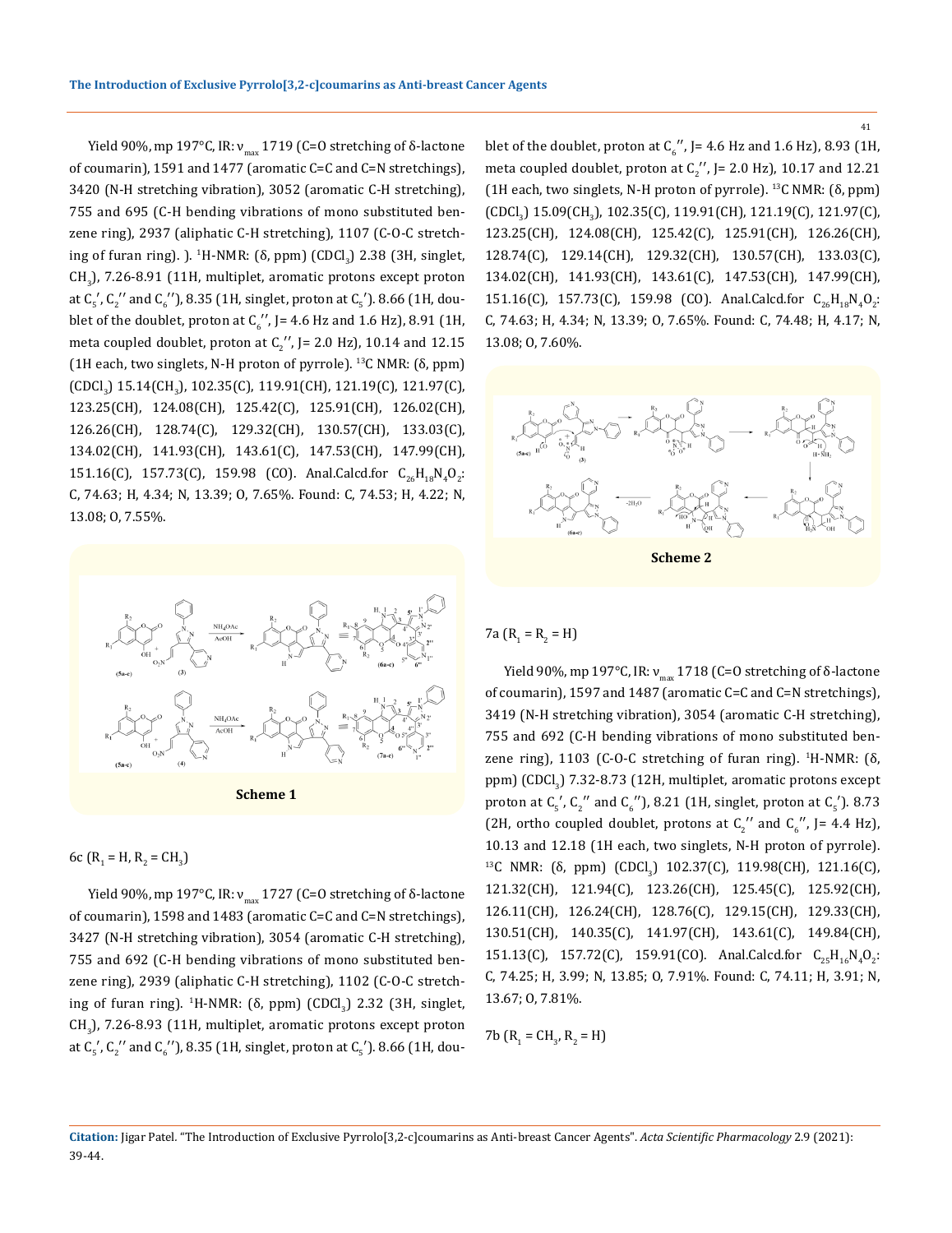Yield 90%, mp 197°C, IR:  $v_{max}$  1722 (C=O stretching of δ-lactone of coumarin), 1598 and 1483 (aromatic C=C and C=N stretchings), 3427 (N-H stretching vibration), 3057 (aromatic C-H stretching), 755 and 692 (C-H bending vibrations of mono substituted benzene ring), 2934 (aliphatic C-H stretching), 1103 (C-O-C stretching of furan ring). <sup>1</sup>H-NMR: (δ, ppm) (CDCl<sub>3</sub>) 2.17 (3H, singlet,  $CH_{3}$ ), 7.32-8.77 (11H, multiplet, aromatic protons except proton at  $C_5$ ',  $C_2$ '' and  $C_6$ ''), 8.16 (1H, singlet, proton at  $C_5$ '). 8.77 (2H, ortho coupled doublet, protons at  $C_2^{\prime\prime}$  and  $C_6^{\prime\prime}$ , J= 4.4 Hz), 10.09 and 12.13 (1H each, two singlets, N-H proton of pyrrole). 13C NMR: (δ, ppm) (CDCl<sub>3</sub>) 15.17(CH<sub>3</sub>), 102.37(C), 119.98(CH), 121.16(C), 121.32(CH), 121.94(C), 123.26(CH), 125.45(C), 125.92(CH), 126.24(CH), 128.76(C), 129.15(CH), 129.33(CH), 130.51(CH), 140.35(C), 141.97(CH), 143.61(C), 149.84(CH), 151.13(C),  $157.72(C)$ ,  $159.91(CO)$ . Anal.Calcd.for  $C_{26}H_{18}N_4O_2$ : C,  $74.63$ ; H,  $4.34$ ; N, 13.39; O, 7.65%. Found: C, 74.60; H, 4.18; N, 12.92; O, 7.51%.



## $7c$  (R<sub>1</sub> = H, R<sub>2</sub> = CH<sub>3</sub>)

Yield 90%, mp 197°C, IR:  $v_{\text{max}}$  1724 (C=O stretching of δ-lactone of coumarin), 1598 and 1480 (aromatic C=C and C=N stretchings), 3419 (N-H stretching vibration), 3057 (aromatic C-H stretching), 755 and 692 (C-H bending vibrations of mono substituted benzene ring), 2937 (aliphatic C-H stretching), 1103 (C-O-C stretching of furan ring). <sup>1</sup>H-NMR: ( $\delta$ , ppm) (CDCl<sub>3</sub>) 2.20 (3H, singlet,  $CH_{3}$ ), 7.32-8.69 (11H, multiplet, aromatic protons except proton at  $C_5$ ',  $C_2$ '' and  $C_6$ ''), 8.25 (1H, singlet, proton at  $C_5$ '). 8.69 (2H, ortho coupled doublet, protons at  $C_2^{\prime\prime}$  and  $C_6^{\prime\prime}$ , J= 4.4 Hz), 10.17 and 11.97 (1H each, two singlets, N-H proton of pyrrole). <sup>13</sup>C NMR: (δ, ppm) (CDCl<sub>3</sub>) 15.29(CH<sub>3</sub>), 102.37(C), 119.98(CH), 121.16(C), 121.32(CH), 121.94(C), 123.26(CH), 125.45(C), 125.92(CH),

126.11(CH), 126.24(CH), 128.76(C), 129.33(CH), 130.51(CH), 140.35(C), 141.97(CH), 143.61(C), 149.84(CH), 151.13(C),  $157.72(C)$ ,  $159.91(CO)$ . Anal.Calcd.for  $C_{26}H_{18}N_4O_2$ : C,  $74.63$ ; H, 4.34; N, 13.39; O, 7.65%. Found: C, 74.46; H, 4.17; N, 12.97; O, 7.58%.

Preparation of 4-hydroxy coumarin (5a), 6-methyl-4-hydroxy coumarin (5b) and 8-methyl-4-hydroxy coumarin (5c)



The following general procedure was used.

In a 500 mL round bottom flask attached with a reflux condenser and gas absorption trap, a mixture of an appropriate phenol (0.2 mole), malonic acid (0.1 mole), anhydrous zinc chloride (0.6 mole) and phosphorous oxychloride (0.4 mole) were heated with stirring at 60-65 °C for 35 hours. The yellow coloured mixture was cooled and decomposed with water and left overnight. The resulting crude 4-hydroxy coumarin was filtered out, washed with water and dried. This crude product was purified by dissolving it in 10% sodium bicarbonate solution, filtering and reprecipitating by adding dilute HCl solution. The solid product was separated out which was filtered out, washed with water, dried and recrystallized from ethanol.

- 4-Hydroxy coumarin (5a):  $R_1 = R_2 = H$ ; Yield: 60%, mp 202-204°C (lit.7 mp 206°C).
- 6-Methyl-4-hydroxy coumarin (5b):  $R_1 = CH_3$ ,  $R_2 = H$ ; Yield: 43%, mp 236-238°C (lit.7 mp 240°C).
- 8-Methyl-4-hydroxy coumarin (5c):  $R_1 = H$ ,  $R_2 = CH_3$ ; Yield: 53%, mp 222°C(lit.7 mp 223°C).

Preparation of (E)-3-(4-(2-nitrovinyl)-1-phenyl-1H-pyrazol-3 yl)-pyridine (3) and (E)-4-(4-(2-nitrovinyl)-1-phenyl-1H-pyrazol-3-yl)-pyridine (4)

42

**Citation:** Jigar Patel*.* "The Introduction of Exclusive Pyrrolo[3,2-c]coumarins as Anti-breast Cancer Agents". *Acta Scientific Pharmacology* 2.9 (2021): 39-44.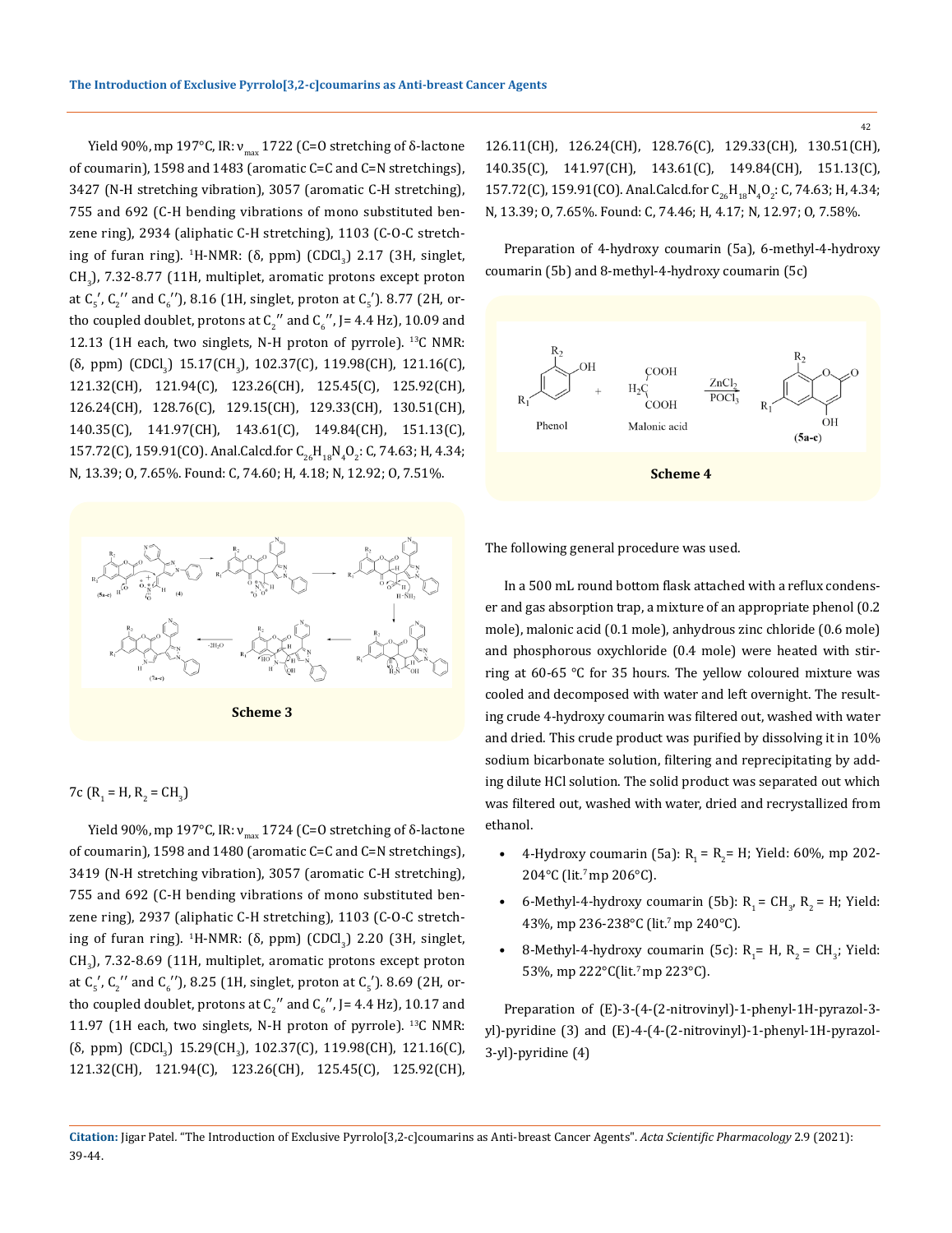

The following general procedure was used.

The 1-phenyl-3-(pyridin-3-yl)-1H-pyrazole-4-carbaldehyde<sup>8</sup>  $(1)$  or 1-phenyl-3-(pyridin-4-yl)-1H-pyrazole-4-carbaldehyde $(2)$ (0.16 mol), nitro methane (0.1 mol), ammonium acetate (0.16 mol) and glacial acetic acid (100 mL) were mixed in a 250 mL round bottom flask fitted with a reflux condenser. The reaction mixture was refluxed for 4 to 5 hours in an oil bath. It was then poured into crushed ice. Fine yellow crystals irritating to the skin obtained were filtered out and were recrystallized from rectified spirit.

## **(E)-3-(4-(2-nitrovinyl)-1-phenyl-1H-pyrazol-3-yl)-pyridine (3)**

Yield 94%, mp 184-186°C, IR:  $v_{\text{max}}$  1647 and 1540 (aromatic C=C and C=N stretchings), 3133 (aromatic C-H stretching), 1540 (NO<sub>2</sub> stretching). <sup>1</sup>H-NMR: (δ, ppm) (CDCl<sub>3</sub>) 7.26-8.17 (12H, multiplet, ten aromatic protons + 2 olefinic proton). Anal.Calcd.for  $C_{16}H_{12}N_4O_2$ : C, 65.75; H, 4.14; N, 19.17; O, 10.95%. Found: C, 65.70; H, 4.11; N, 19.12; O, 10.92%.

### **(E)-4-(4-(2-nitrovinyl)-1-phenyl-1H-pyrazol-3-yl)pyridine (4)**

Yield 94%, mp 184-186°C, IR:  $v_{\text{max}}$  1636 and 1545 (aromatic C=C and C=N stretchings), 3129 (aromatic C-H stretching), 1540 (NO<sub>2</sub> stretching). <sup>1</sup>H-NMR: ( $\delta$ , ppm) (CDCl<sub>3</sub>) 7.26-8.20 (12H, multiplet, ten aromatic protons + 2 olefinic proton). Anal.Calcd.for  $C_{16}H_{12}N_4O_2$ : C, 65.75; H, 4.14; N, 19.17; O, 10.95%. Found: C, 65.64; H, 4.11; N, 19.14; O, 10.89%.

### **Results and Discussion**

Various pyrrolo[3,2-c] coumarins (6a-c) and (7a-c) were screened at concentration of 100 µl/ml, 150 µl/ml, 200 µl/ml, 250 µl/ml and 300 µl/ml. The most of compounds significantly reduced the growth of MCF-7 cell line. The evaluation of reduction for MCF-7 cell line treated with pyrrolo[3,2-c]coumarins mixture at 570nm using ELISA reader data are shown in Chart: 1. The assay shows all the compounds show a reduction of around 65%.

| Concen-<br>tration | Cell viability (%)  |                                    |                     |                     |                     |
|--------------------|---------------------|------------------------------------|---------------------|---------------------|---------------------|
|                    | $100 \mu l$<br>ml   | $150 \mu$ l/ml $ 200 \mu$ l/ml     |                     | $250 \mu l$<br>ml   | 300<br>$\mu$ /ml    |
| Control            | 100                 | 100                                | 100                 | 100                 | 100                 |
| 6a                 | $69.73 \pm$<br>1.42 | $59.03 \pm 1.15$ 49.7 $\pm$ 0.79   |                     | $34.97 \pm$<br>0.65 | $31.13 \pm$<br>0.91 |
| 6b                 | $67.37 \pm$<br>1.1  | $60.86 \pm 1.5$                    | $46.57 \pm$<br>0.45 | $28.87 \pm$<br>1.11 | $27.2 \pm$<br>1.61  |
| 6с                 | $75.47 \pm$<br>1.44 | $57.63 \pm 0.81$   45.93 $\pm$ 0.8 |                     | $35.23 \pm$<br>0.32 | $32.3 \pm$<br>0.44  |
| 7а                 | $67.73 \pm$<br>0.46 | $55.83 \pm 0.86$ 49.47 $\pm 0.9$   |                     | $34.87 \pm$<br>0.42 | $31.53 \pm$<br>0.9  |
| 7b                 | $66.27 \pm$<br>0.93 | $56.6 \pm 1.15$                    | $47.83 \pm$<br>0.57 | $32.47 \pm$<br>1.08 | $30.6 \pm$<br>0.61  |
| 7с                 | $68.27 \pm$<br>1.27 | $54.51 \pm 1.15$                   | $45.27 \pm$<br>1.22 | $36.8 \pm$<br>0.82  | $32.7 \pm$<br>0.7   |